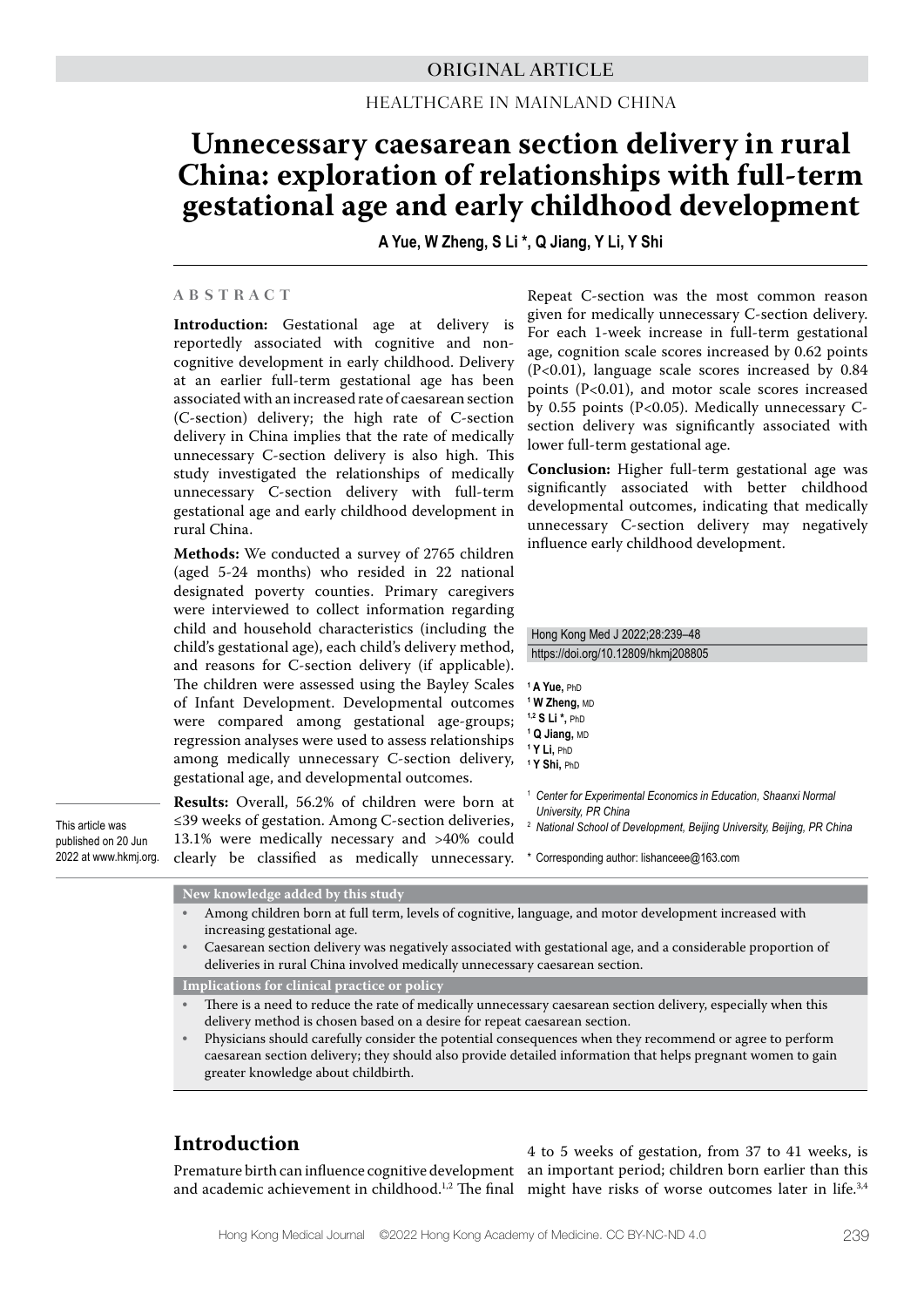# 中國農村不必要的剖腹產:足月胎齡和兒童早期 發育的關係

#### 岳愛、鄭文庭、李珊珊、蔣琪、史耀疆

引言:分娩時的胎齡與兒童早期認知和非認知發展息息相關。足月胎 齡與剖腹產比率上升相關。中國內地的高剖腹產比率可能意味醫學上 不必要剖腹產率也很高。本研究檢視中國農村地區醫學上不必要剖腹 產與足月胎齡和兒童早期發展的關係。

方法:我們對居住在國家級貧困縣(調研時)的2765名兒童(年齡 5-24個月)進行調查。對主要照顧者進行採訪,收集有關兒童和家庭 特徵(包括兒童的胎齡)、每個兒童的分娩方式和剖腹產原因(如適 用)的信息。使用貝利嬰兒發育量表對兒童進行評估。比較不同孕齡 組兒童的發育結果;迴歸分析用於評估醫學上不必要剖腹產、胎齡和 兒童發展結果之間的關係。

結果:總體而言,56.2%的兒童在妊娠39週或之前出生。只有13.1%的 剖腹產在醫學上是必要的,超過40%的剖腹產可以明確歸類為醫學上 不必要的。重複剖腹產是樣本剖腹產最常見的醫學上不必要原因。足 月胎齡每增加1週,認知量表得分增加0.62分(P<0.01),語言量表 得分增加0.84分(P<0.01),運動量表得分增加0.55分(P<0.05)。 醫學上不必要剖腹產與縮短胎齡顯著相關。

結論:對於足月兒童來説,更長胎齡與較好兒童發育結果顯著相關。 這表明醫學上不必要剖腹產可能對兒童早期發育產生負面影響。

> Substantial brain development occurs during the 37th and 38th weeks of gestation<sup>5,6</sup>; consistent with this developmental timing, higher gestational age has been positively associated with cognitive and motor development in early childhood.<sup>7-9</sup> Additionally, higher full-term gestational age has been positively associated with reading and math achievement in third grade.<sup>10</sup> There is evidence to support the use of 39 weeks of gestation as a threshold for full-term delivery.11,12 Moreover, the American College of Obstetricians and Gynecologists (ACOG) and the Society for Maternal-Fetal Medicine discourage medically unnecessary delivery before 39 weeks of gestation.13

> Caesarean section (C-section) is the most common medical intervention associated with delivery at a lower gestational ages.<sup>14</sup> Furthermore, an increased rate of delivery at lower gestational age has been linked to an increased rate of C-section delivery.15,16 One study found that the rate of elective C-section delivery gradually increased with a change in distribution from 39 weeks to 38 weeks.<sup>17</sup> To our knowledge, no studies have explored the relationship between unnecessary C-section delivery and fullterm gestational age. Caesarean section delivery is overused in many countries, often without a clear medical need, because of its convenience and perceived ease.<sup>18</sup> A women's preference can be affected by the belief that C-section delivery is safer for the baby19; it can also be affected by an intense

fear of childbirth (eg, with nightmares, physical complaints, and anxiety).<sup>20</sup> Some women might deliver by C-section for a specific (or auspicious) birth date or the convenience of returning to fulltime employment.<sup>21,22</sup>

Although the ACOG encourages measures to avoid medically unnecessary C-section delivery,<sup>13</sup> the global rate of unnecessary C-section delivery remains high.18 In China, the rate of C-section delivery is among the highest worldwide (42%-  $46\%$ <sup>23,24</sup>; this high rate persists even in rural areas with few resources.25 In the early 2000s, the World Health Organization (WHO) recommended a rate of C-section delivery below 15% in most populations26; a more recent study suggested that a rate of 19% is appropriate.27 For either threshold, the rate of C-section delivery in China greatly exceeds international recommendations. According to a 2010 WHO report, the high rate of C-section delivery in China implied that the rate of medically unnecessary C-section delivery was also high.<sup>18</sup> While some studies have measured the rate of C-section delivery in China,<sup>28-30</sup> there is no published literature regarding the rate of medically unnecessary C-section delivery in China or other countries.

Considering the potentially high rate of medically unnecessary C-section delivery in China, there is a need to consider its potential associations with full-term gestational age and early childhood development. Thus, this study investigated the relationships of medically unnecessary C-section delivery with full-term gestational age and early childhood development in rural China.

# **Methods**

### **Sample selection**

This study used data that were collected from November 2015 to May 2017 in 22 nationally designated poverty counties located in southern Shaanxi Province, China. In each county, all townships (the administrative level between county and village) were included in the study (Fig), with the following exceptions: the township that served as the seat of each county and townships that did not contain any villages with ≥800 people.

Subsequently, the sample villages and families were selected as follows. To meet the power requirements of a larger, interventional study, $31$ a minimum of 10 children was required in each village. Therefore, one village (with ≥10 children in our target age range) was randomly selected from each township. A list of all registered births in the previous 24 months was obtained from the local family planning official in each village. All children in our target age range (5-24 months) were enrolled. Because the present study focused on children born at full term (37-41 weeks of gestation), all children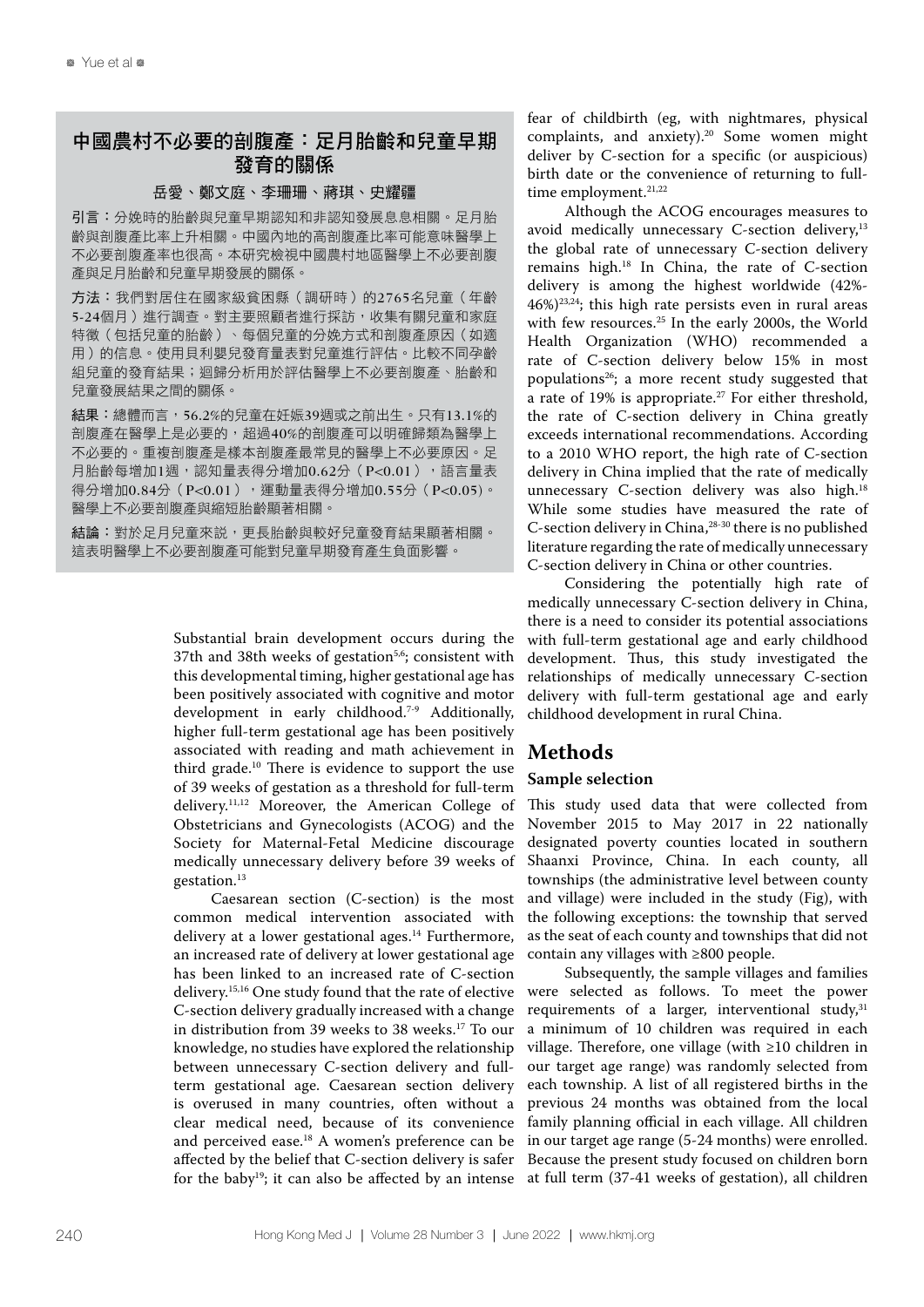

born before 37 weeks of gestation were removed from the final sample. Regarding variables that did not change with time, data collected in the second part of the survey (described below) were used to impute missing values where possible. Missing values that could not be imputed were excluded from analysis, as were missing values that changed over time. We calculated the mean values of some variables based on the records of missing data. Multiple imputation was conducted to determine whether missing values would influence the results of analysis.

### **Data collection**

In the first part of the survey, teams of trained enumerators collected socio-economic information from all participating households. Each child's primary caregiver (typically the mother or grandmother) was administered a detailed survey regarding child and household characteristics, including each child's sex and birth order, the mother's age and level of education, the father's level of education, and whether the family was receiving government welfare payments (ie, financial support for the lowest-income families nationwide). The family asset index of each household was calculated using principal component analysis<sup>32</sup> based on whether the household owned or had access to the following assets: tap water, flushing toilet, water heater, refrigerator, washing machine, computer, internet, and transportation (motorcycle, car, or truck); the approximate value of the home was also used in the calculation. Each child's age, gestational age (determined by the hospital), and birth weight were obtained from their birth certificate.

In the second part of the survey, each child was administered the third edition of the Bayley Scales of Infant Development (BSID-III). The BSID-III is an internationally recognised assessment for developmental outcomes during early childhood.<sup>33</sup> The BSID-III has high inter- and intra-rater reliability agreement, internal consistency, and testretest stability, even when tested in other cultural contexts.33,34 The BSID-III results are categorised into five standardised scales, three of which were used in this study: cognitive (information processing, counting, and number skills), language (receptive and expressive communication skills), and motor (fine and gross motor skills). Each of these scales evaluates a child's performance on a series of interactive tasks, with consideration of the child's gestational and chronological ages. Raw scores for each scale were converted to composite scores in accordance with BSID-III guidelines.<sup>35</sup> These composite scores allowed comparison of developmental levels among children who were born at different gestational ages.

The third and final part of the survey collected information regarding the method of childbirth and the reasons for C-section delivery (if applicable). In accordance with the methodology of previous childbirth surveys, $25,36$  we asked whether the delivery had been normal vaginal birth, C-section, or other. For children delivered by C-section, we asked caregivers the open-ended question: "Why did the mother have a C-section?" and recorded all responses. We then collaborated with a paediatrician who was not a coauthor of the present study to categorise the reasons as "medically necessary" or "medically unnecessary." Based on a review of international medical and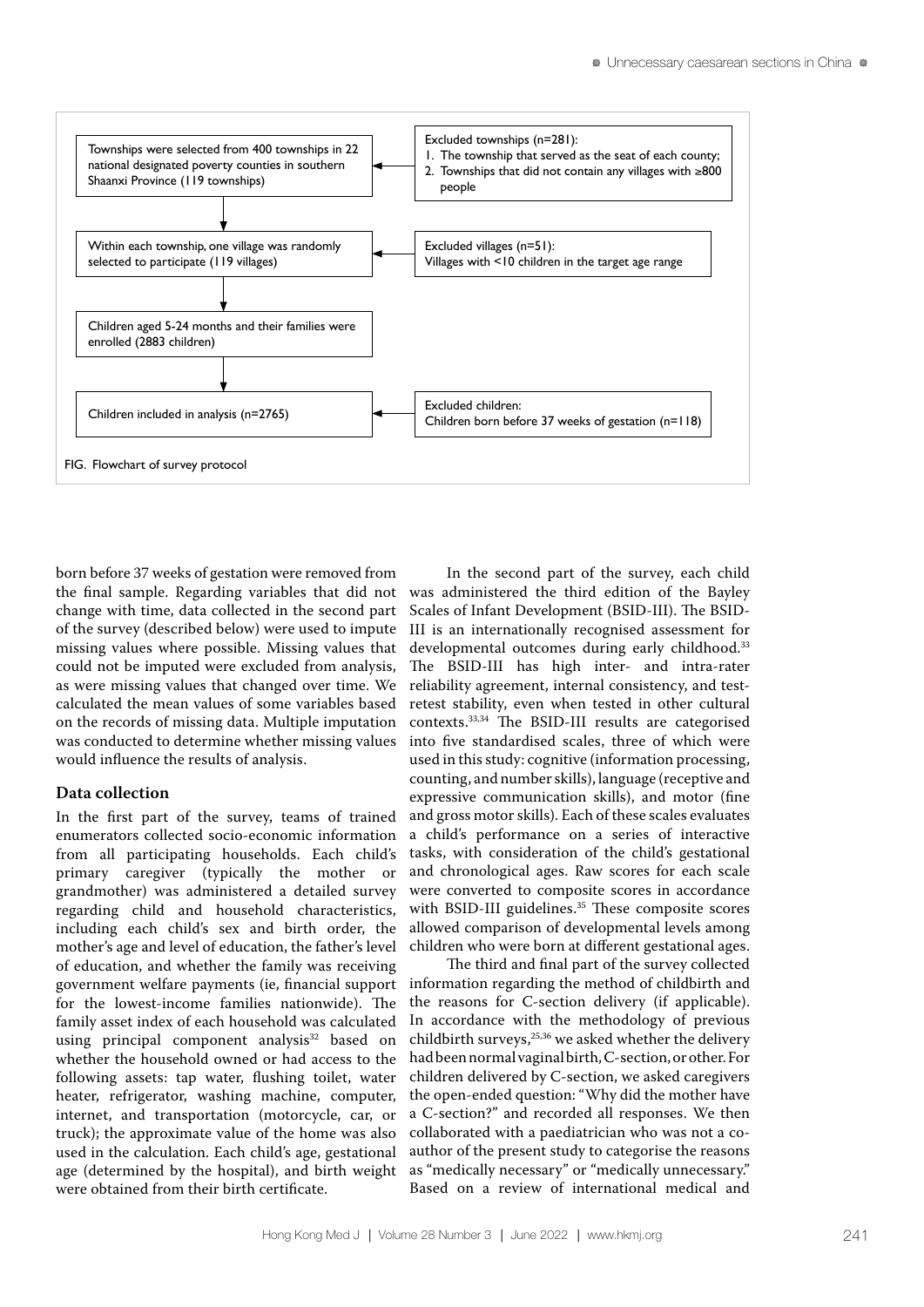public health literature, we classified a C-section delivery as "medically unnecessary" if less risky alternatives were available (online supplementary Table 1). The final classifications were carefully reviewed by the paediatrician and adjustments were made as necessary.

TABLE 1. Summary statistics (n=2765)\*

| Child characteristics                          |                 |
|------------------------------------------------|-----------------|
| Sex                                            |                 |
| Male                                           | 1430 (51.7%)    |
| Female                                         | 1335 (48.3%)    |
| Has siblings                                   |                 |
| Yes                                            | 1416 (51.2%)    |
| <b>No</b>                                      | 1349 (48.8%)    |
| Mother is primary caregiver                    |                 |
| Yes                                            | 1976 (71.5%)    |
| No                                             | 789 (28.5%)     |
| Gestational age                                |                 |
| 37 Weeks                                       | 175 (6.3%)      |
| ≤38 Weeks                                      | 600 (21.7%)     |
| ≤39 Weeks                                      | 1553 (56.2%)    |
| ≤40 Weeks                                      | 2395 (86.6%)    |
| ≤41 Weeks                                      | 2709 (98.0%)    |
| ≤42 Weeks                                      | 2765 (100.0%)   |
| Household characteristics                      |                 |
| Maternal age                                   |                 |
| ≤25 Years                                      | 1852 (67.0%)    |
| >25 Years                                      | 913 (33.0%)     |
| Maternal education level                       |                 |
| <12 Years                                      | 2139 (77.4%)    |
| $\ge$ 12 Years                                 | 626 (22.6%)     |
| Primary caregiver age                          |                 |
| ≤30 Years                                      | 1439 (52.0%)    |
| >30 Years                                      | 1326 (48.0%)    |
| Primary caregiver education level              |                 |
| <12 Years                                      | 2313 (83.7%)    |
| $\ge$ 12 Years                                 | 452 (16.3%)     |
| Paternal education level                       |                 |
| <12 Years                                      | 2004 (72.5%)    |
| ≥12 Years                                      | 761 (27.5%)     |
| Family asset index <sup>+</sup>                | $0.01 \pm 1.17$ |
| Family receives government welfare<br>payments |                 |
| Yes                                            | 271 (9.8%)      |
| No                                             | 2494 (90.2%)    |

Data are shown as No. (%) or mean  $\pm$  standard deviation

Asset index was determined using polychoric principal components based on the following variables: tap water, flushing toilet, water heater, refrigerator, washing machine, computer, internet, and transportation (motorcycle, car, or truck)

#### **Statistical analyses**

All statistical analyses were conducted using Stata Statistical Software (Version 14.2; StataCorp, College Station [TX], United States). P values of  $< 0.05$  were considered significant. Student's *t* test was used to compare childhood developmental outcomes across gestational age-groups. The relationships between gestational age and childhood developmental outcomes were assessed using ordinary least squares regression, with adjustment for the following potential confounders: child characteristics (sex, age, and whether the child had siblings) and household characteristics (whether the mother was the primary caregiver, maternal age, maternal education, paternal education, family asset index, and whether the household received government welfare payments).

Additionally, ordinary least squares regression was used to assess the relationship between unnecessary C-section delivery and gestational age, with adjustment for the potential confounders (child and household characteristics) described above. We also controlled for BSID-III tester (enumerator) fixed effects. In all analyses, we account for clustering within villages using Huber–White cluster-adjusted standard errors.

# **Results**

#### **Participant socio-economic and demographic characteristics**

The survey protocol is shown in the Figure. In total, 119 townships were included in the study. We initially enrolled 2883 children aged 5 to 24 months; after exclusion of children born before 37 weeks of gestation, we analysed 2765 children.<br>The participants' socio-ec

socio-economic and demographic characteristics are shown in Table 1. More than of the children (51.2%) had siblings at the time of the survey. The mother was the primary caregiver for 71.5% of the children. Most mothers (77.4%) had <12 years of education, and one-third of mothers (33.0%) were aged >25 years. Less than onetenth (9.8%) of sampled families reported receiving government welfare payments.

Table 1 also shows the gestational ages of the surveyed children. Overall, 6.3% of the children were delivered at 37 weeks of gestation, 49.8% were delivered between 38 and 39 weeks, and 41.8% were delivered between 40 and 41 weeks. Only 2% of the children were delivered after 41 weeks of gestation.

## **Links between gestational age and childhood developmental outcomes**

We investigated the relationships between gestational age and childhood developmental outcomes (Table 2). Children with higher gestational ages had higher scores on the cognition, language,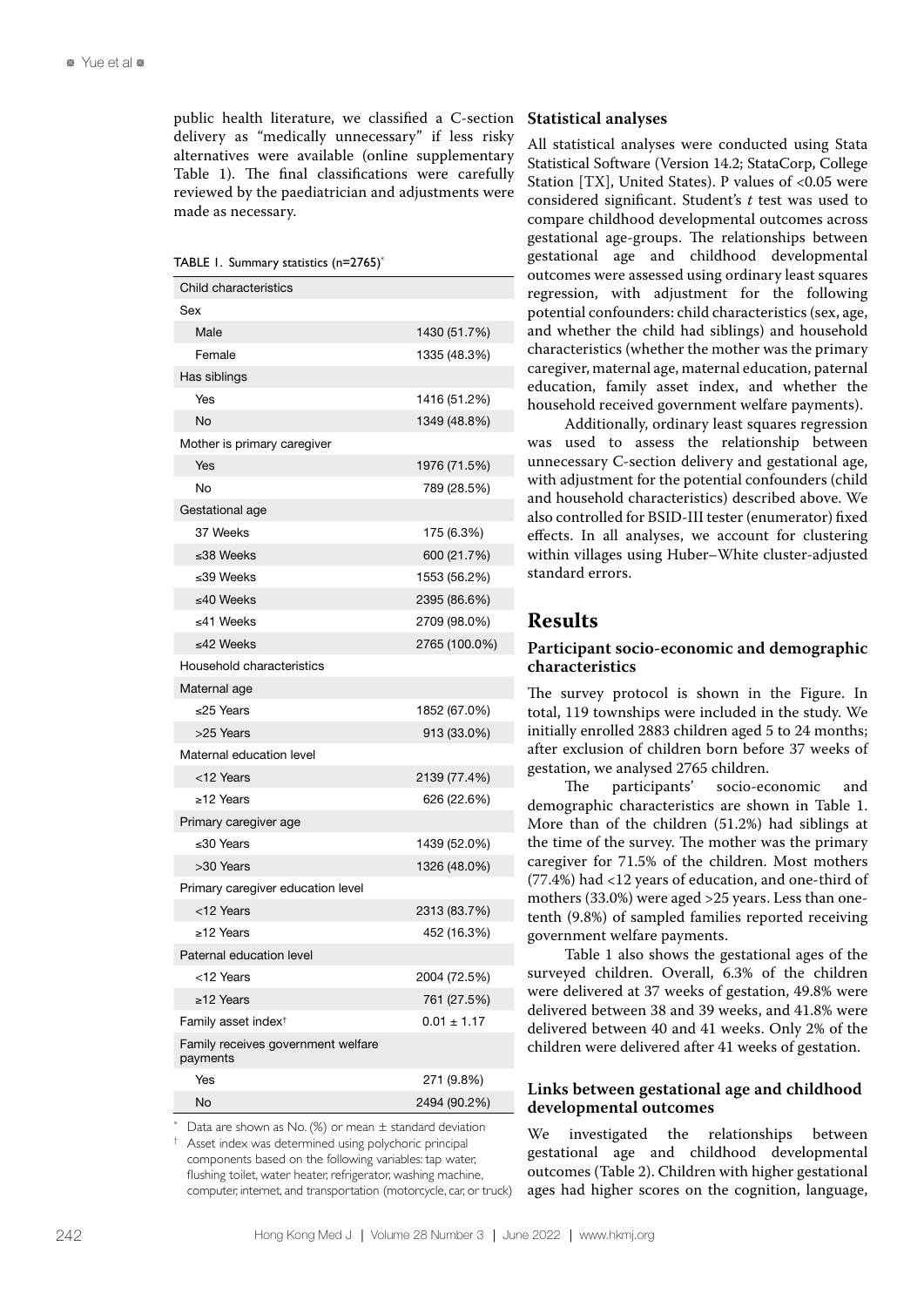TABLE 2. Relationships between gestational age and childhood developmental outcomes<sup>\*</sup>

|                                           | Cognitive scale <sup>†</sup> |                            | Language scale <sup>†</sup> |                           | Motor scale <sup>t</sup>   |                           |
|-------------------------------------------|------------------------------|----------------------------|-----------------------------|---------------------------|----------------------------|---------------------------|
|                                           | (1)                          | (2)                        | (3)                         | (4)                       | (5)                        | (6)                       |
| Gestational age                           | $0.63(0.21)$ <sup>§</sup>    | $0.62(0.21)^{5}$           | $0.93(0.24)$ <sup>§</sup>   | $0.84(0.23)^{5}$          | 0.55(0.32)                 | 0.55(0.24)                |
| Sex (Ref: Male)                           |                              | 0.52(0.58)                 |                             | $2.48(0.58)^{6}$          |                            | 0.42(0.51)                |
| Age at time of survey (weeks)             |                              | 0.08(0.05)                 |                             | $0.47(0.05)$ <sup>§</sup> |                            | $1.71(0.06)$ <sup>§</sup> |
| Has siblings (Ref: No)                    |                              | $-0.87(0.51)$ <sup>§</sup> |                             | $-1.21(0.45)^{6}$         | $-0.54(0.54)$              |                           |
| Mother is primary caregiver (Ref: No)     |                              | $-0.70(0.54)$              |                             | 0.54(0.64)                |                            | $-0.85(0.59)$             |
| Maternal age (Ref: $\leq$ 25 years)       |                              | $-1.07(0.52)^{n}$          |                             | $-0.61(0.59)$             |                            | 0.17(0.64)                |
| Maternal education level (Ref: <12 years) |                              | 0.58(0.59)                 |                             | 0.86(0.74)                |                            | 0.82(0.62)                |
| Paternal education level (Ref: <12 years) |                              | 1.32(0.54)                 |                             | 1.08(0.59)                |                            | $1.55(0.59)^{$            |
| Family asset index <sup>#</sup>           |                              | $1.21(0.26)$ <sup>§</sup>  |                             | $2.24(0.27)^{5}$          |                            | $1.54(0.27)^{s}$          |
| Constant                                  | 66.07 (8.80)§                | 65.34 (8.99) <sup>§</sup>  | 54.04 (9.97) <sup>§</sup>   | 49.26 (9.62) <sup>§</sup> | 77.91 (12.54) <sup>§</sup> | 50.96 (9.80) <sup>§</sup> |
| <b>Observations</b>                       | 2765                         | 2765                       | 2765                        | 2765                      | 2765                       | 2765                      |
| Adjusted R-squared                        | 0.10                         | 0.11                       | 0.09                        | 0.16                      | 0.06                       | 0.36                      |

Abbreviations: BSID-III = third edition of the Bayley Scales of Infant Development; OLS = ordinary least squares

\* Data are shown as OLS coefficient (standard errors), based on village-level analysis. Childhood development outcomes were regarded as dependent variables; gestational age was regarded as an independent variable

† Columns (1), (3), and (5) show coefficients for gestational age in OLS regression. Columns (2), (4), and (6) show coefficients for gestational age in OLS regression with adjustment for individual child characteristics and family characteristics.All regressions controlled for BSID-III tester (enumerator) fixed effects, children and household characteristics, including sex (1, female; 0, male), has siblings (1, yes; 0, no), mother is primary caregiver (1, yes; 0, no), maternal age (1, >25 years; 0, ≤25 years), maternal education level (1, ≥12 years; 0, <12 years), and paternal education level (1, ≥12 years; 0, <12 years)

 $^\ddag$  Asset index was determined using polychoric principal components based on the following variables: tap water, flushing toilet, water heater, refrigerator, washing machine, computer, internet, and transportation (motorcycle, car, or truck)

§ P<0.01

|| P<0.05

and motor scales of the BSID-III. For each 1-week of C-section deliveries could clearly be classified increase in gestational age, cognition scale scores increased by  $0.62$  points (P<0.01), language scale scores increased by  $0.84$  points (P<0.01), and motor scale scores increased by  $0.55$  points (P<0.05). The detailed mean cognition, language, and motor scale scores according to gestational age are shown in the online supplementary Table 2. We also investigated<br>potential non-linear relationships between relationships between gestational age and developmental scores by adding a squared term of gestational age to the regression (Table 3). However, the squared term coefficient was not statistically significant for cognitive development. This suggested that gestational age had non-linear relationships with language and development, while it had a linear relationship with cognitive development.

# **Rate of medically unnecessary caesarean section delivery and reasons for its selection**

In our sample, more than one-third (36.4%) of the children were delivered by C-section. Of the medically unnecessary C-section deliveries, 65.2% were performed at ≤39 weeks of gestation (online supplementary Table 3). Table 4 presents the reasons given for C-section delivery. Only 13.1% of C-section deliveries were medically necessary, and >40%

as medically unnecessary. Repeat C-section was the most common medically unnecessary reason given for C-section delivery. Additionally, 5.8% of C-section deliveries were performed because the expected date of delivery had passed, whereas 5.3% of C-section deliveries were performed because the amniotic sac had broken. Finally, 4.3% of C-section deliveries were performed because the mother feared pain or desired faster delivery.

### **Link between unnecessary caesarean section delivery and gestational age**

Table 5 shows a series of unadjusted associations between unnecessary C-section delivery and gestational ages. Unnecessary C-section delivery was associated with a significantly greater likelihood of delivery before 39 weeks of gestation. Delivery at ≤39 weeks of gestation was  $65%$  (P<0.01) more likely to involve medically unnecessary C-section, compared with delivery after 39 weeks of gestation. We also found a significant negative association between medically unnecessary C-section delivery and gestational age as a continuous variable. Specifically, gestational age was 0.18 weeks lower (P<0.01) in children delivered by medically unnecessary C-section, compared with children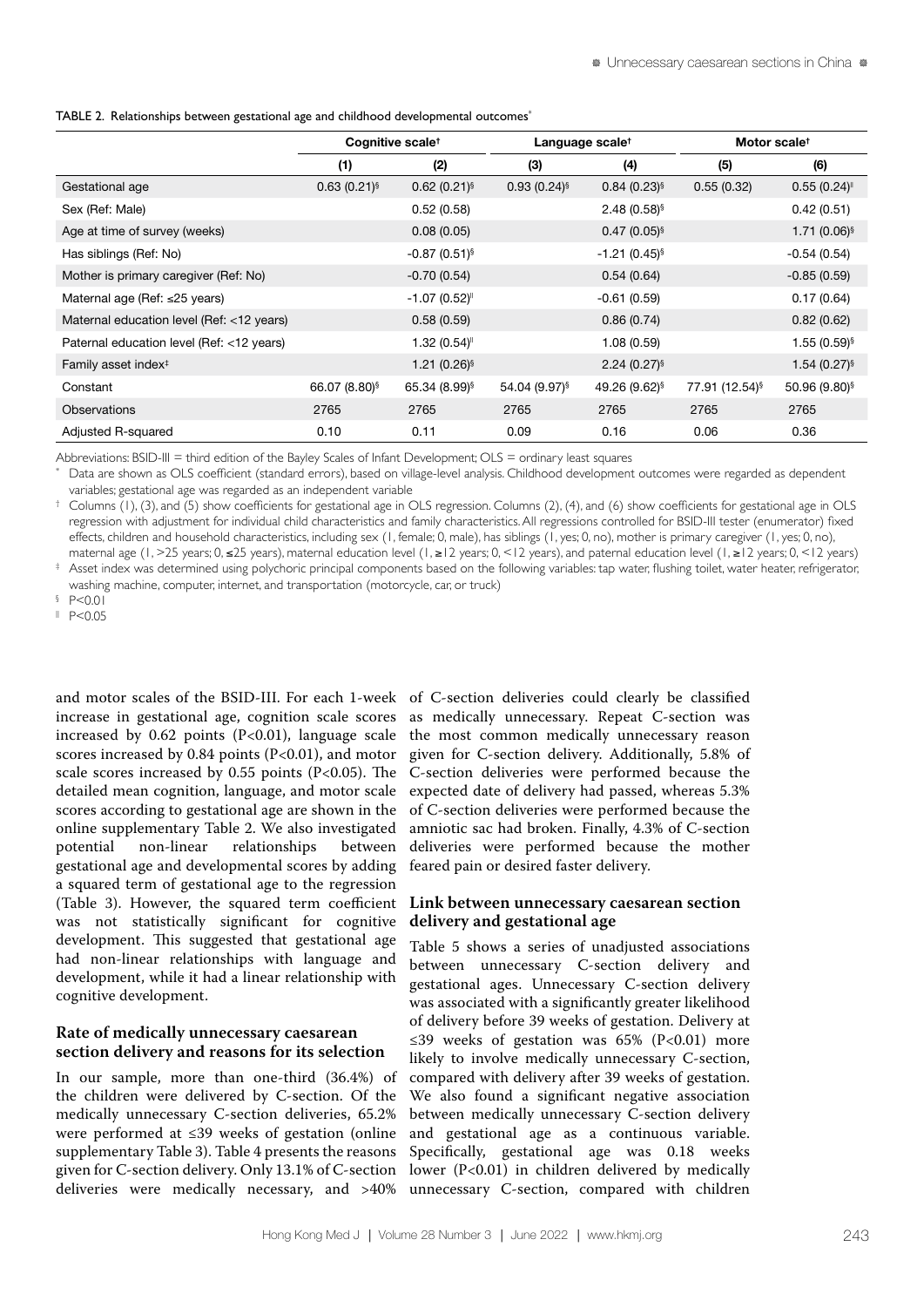|                                                         | Cognitive scale <sup>t</sup>          |                                       |                                                      | Language scale <sup>t</sup>                          | Motor scale <sup>t</sup>                                                                                                                                                                                                                                |                                          |  |
|---------------------------------------------------------|---------------------------------------|---------------------------------------|------------------------------------------------------|------------------------------------------------------|---------------------------------------------------------------------------------------------------------------------------------------------------------------------------------------------------------------------------------------------------------|------------------------------------------|--|
|                                                         | (1)                                   | (2)                                   | (3)                                                  | (4)                                                  | (5)                                                                                                                                                                                                                                                     | (6)                                      |  |
| Gestational age (weeks)                                 | 6.40<br>(-6.90 to 19.71)              | 5.22<br>(-7.57 to 18.02)              | 15.34<br>$(6.78 - 23.91)^{6}$                        | 12.61<br>$(4.67 - 20.56)^{s}$                        | 22.65<br>$(11.32 - 33.97)^{6}$                                                                                                                                                                                                                          | 14.54<br>$(5.78 - 23.29)^{6}$            |  |
| Gestational age <sup>2</sup> (weeks)                    | $-0.07$<br>$(-0.24 \text{ to } 0.10)$ | $-0.06$<br>$(-0.22 \text{ to } 0.10)$ | $-0.18$<br>$(-0.29 \text{ to } -0.08)^{\frac{5}{3}}$ | $-0.15$<br>$(-0.25 \text{ to } -0.05)^{\frac{5}{3}}$ | $-0.28$<br>$(-0.42 \text{ to } -0.14)^{\S}$                                                                                                                                                                                                             | $-0.18$<br>(-0.29 to -0.07) <sup>§</sup> |  |
| Sex (Ref: Male)                                         |                                       | 0.53<br>$(-0.63 \text{ to } 1.68)$    |                                                      | 2.50<br>$(1.36 - 3.64)^{6}$                          |                                                                                                                                                                                                                                                         | 0.44<br>(-0.57 to 1.45)                  |  |
| Age at time of survey<br>(weeks)                        |                                       | 0.08<br>(-0.03 to 0.18)               |                                                      | 0.47<br>$(0.37 - 0.57)^{$                            |                                                                                                                                                                                                                                                         | 1.70<br>$(1.59 - 1.82)^{6}$              |  |
| Has siblings (Ref: No)                                  |                                       | $-0.86$<br>$(-1.88 \text{ to } 0.15)$ |                                                      | $-1.19$<br>(-2.07 to -0.30) <sup>§</sup>             |                                                                                                                                                                                                                                                         | $-0.52$<br>$(-1.60 \text{ to } 0.56)$    |  |
| Mother is primary<br>caregiver (Ref: No)                |                                       | $-0.69$<br>$(-1.75 \text{ to } 0.37)$ |                                                      | $0.55(-0.71-1.80)$                                   |                                                                                                                                                                                                                                                         | $-0.84$<br>(-2.00 to 0.32)               |  |
| Maternal age (Ref: $\leq$ 25<br>years)                  |                                       | $-1.08$<br>(-2.10 to -0.05)           |                                                      | $-0.62$<br>(-1.79 to 0.55)                           |                                                                                                                                                                                                                                                         | 0.16<br>$(-1.12 \text{ to } 1.43)$       |  |
| Maternal education level<br>$(Ref: < 12 \text{ years})$ |                                       | 0.57<br>(-0.60 to 1.75)               |                                                      | 0.85<br>(-0.63 to 2.33)                              |                                                                                                                                                                                                                                                         | 0.81<br>(-0.42 to 2.05)                  |  |
| Paternal education level<br>$(Ref: < 12 \text{ years})$ |                                       | 1.31<br>$(0.24 - 2.39)$               |                                                      | 1.08<br>(-0.10 to 2.25)                              |                                                                                                                                                                                                                                                         | 1.54<br>$(0.38 - 2.71)$ <sup>§</sup>     |  |
| Family asset index <sup>#</sup>                         |                                       | 1.21<br>$(0.71 - 1.72)^{6}$           |                                                      | 2.23<br>$(1.70 - 2.77)^{6}$                          |                                                                                                                                                                                                                                                         | 1.54<br>$(1.00 - 2.07)^{$                |  |
| Constant                                                | $-48.09$                              | $-25.57$                              | $-230.93$                                            | $-183.45$                                            | $-358.96$<br>$(-311.69$ to 215.50) $(-279.35$ to 228.22) $(-403.26$ to $-58.60)$ <sup>§</sup> $(-343.61$ to $-23.30)$ <sup><math>\parallel</math></sup> $(-585.69$ to $-132.22)$ <sup>§</sup> $(-402.00$ to $-48.79)$ <sup><math>\parallel</math></sup> | $-225.39$                                |  |
| Observations                                            | 2765                                  | 2765                                  | 2765                                                 | 2765                                                 | 2765                                                                                                                                                                                                                                                    | 2765                                     |  |
| <b>Adjusted R-squared</b>                               | 0.10                                  | 0.11                                  | 0.09                                                 | 0.16                                                 | 0.06                                                                                                                                                                                                                                                    | 0.36                                     |  |

TABLE 3. Relationships between gestational age and childhood developmental outcomes, analysed with a squared gestational age component\*

Abbreviations: BSID-III = third edition of the Bayley Scales of Infant Development; OLS = ordinary least squares

\* Data are shown as OLS coefficient (95% confidence interval), based on village-level analysis. Childhood development outcomes were regarded as dependent variables; gestational age was regarded as an independent variable

† Columns (1), (3), and (5) show coefficients for gestational age in OLS regression. Columns (2), (4), and (6) show coefficients for gestational age in OLS regression with adjustment for individual child characteristics and family characteristics.All regressions controlled for BSID-III tester (enumerator) fixed effects, children and household characteristics, including sex (1, female; 0, male), has siblings (1, yes; 0, no), mother is primary caregiver (1, yes; 0, no), maternal age (1, >25 years; 0, ≤25 years), maternal education level (1, ≥12 years; 0, <12 years), and paternal education level (1, ≥12 years; 0, <12 years)

‡ Asset index was determined using polychoric principal components based on the following variables: tap water, flushing toilet, water heater, refrigerator, washing machine, computer, internet, and transportation (motorcycle, car, or truck)

 $P < 0.01$ 

|| P<0.05

delivered by medically necessary C-section or possibly medically necessary C-section.

To further explore the relationship between medically unnecessary C-section delivery and gestational age, we conducted a series of multivariate regressions with adjustment for child and household characteristics (Table 6). The results of these analyses were consistent with the findings of the unadjusted analyses: medically unnecessary C-section delivery was significantly associated with lower full-term gestational age.

# **Discussion**

In this study, we found that higher full-term gestational age was positively associated with better developmental outcomes among children aged 5 to 24 months in rural China. This finding is consistent with the growing body of international literature that shows a positive link between gestational age and developmental outcomes among children born at full term.7,8,10

However, our data showed a high rate of Csection delivery in rural China, such that 36% of children were delivered by C-section. This rate is substantially higher than the 15% rate recommended by the WHO.<sup>26</sup> It is also higher than the rates in other developing countries, such as Thailand  $(34.1\%)$  and India  $(17.8\%)$ .<sup>24</sup> Furthermore, nearly half (42.5%) of the C-section deliveries in our sample were medically unnecessary. Although the literature suggests that vaginal delivery after a C-section is safe and reasonable for most women, many C-section deliveries in our study were performed because the mother had a previous C-section. The issue of repeat C-section delivery is particularly relevant in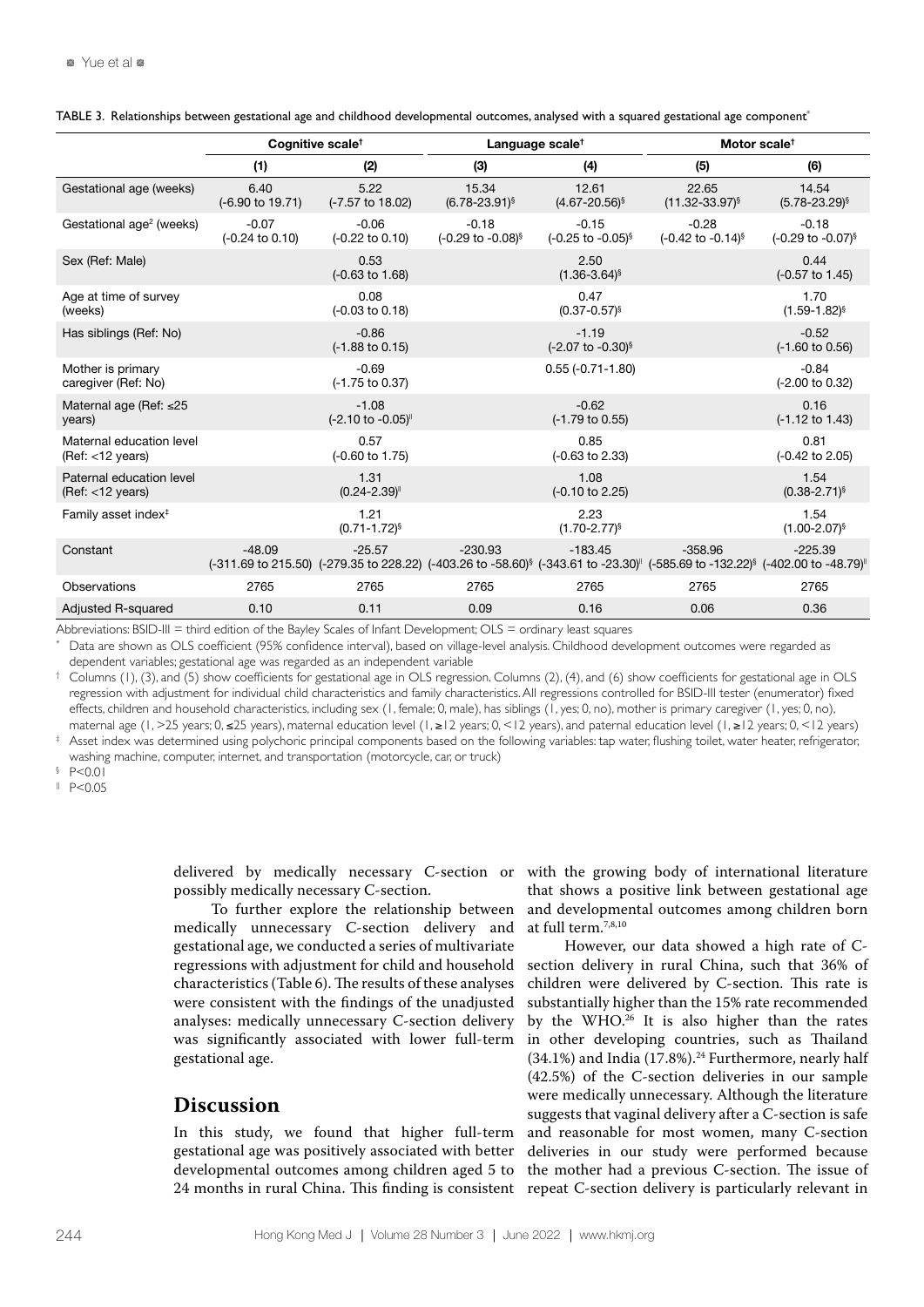China since the end of the one-child policy; more families are choosing to have a second child.<sup>37</sup> Our data suggest that many mothers or their physicians ignore or are unaware of current guidelines. To control the high rate of repeat C-section deliveries, additional efforts are needed to inform women and physicians that repeat C-section deliveries are typically unnecessary.

Although painless childbirth methods including pharmacological (systemic analgesia) and nonpharmacological methods (hypnosis) have been developed and widely applied in the past decade,<sup>38</sup> 4.3% of C-section deliveries in this study were performed because the mother feared pain. Other studies have shown that women have an intense fear of vaginal delivery.39,40 Although this fear contributed to a small percentage of C-section deliveries in our study, our finding suggests that women generally have minimal information about what to expect during delivery and how to cope with labour pain. This lack of information may cause women to feel a lack of control, which can increase their anxiety and cause some women to develop a catastrophic fear of labour.41,42 In contrast, communication and support between pregnant women and their physicians can greatly improve women's perceptions and experiences of childbirth.<sup>43,44</sup> Physicians also play a key role in performing a C-section delivery when it is medically unnecessary. Physicians may recommend that women deliver by C-section to avoid the medical risks (and accompanying litigation) of vaginal delivery.20 However, we could not explore this possibility because of data limitations.

In this study, medically unnecessary C-section delivery was negatively associated with full-term gestational age. These findings are consistent with past studies in which gestational age was negatively associated with the rate of C-section delivery (not stratified according to medical need).<sup>14,45</sup> Importantly, our study showed that C-section delivery had reduced full-term gestational age without a clear medical need. Moreover, the significant association between full-term gestational age and childhood development suggested that medically unnecessary \* Data are shown as No. (%)

C-section delivery could have an impact on early childhood development.

To our knowledge, this is the first study to examine the relationship between medically unnecessary C-section delivery and full-term gestational age. This is also the first study to link medically unnecessary C-section delivery and gestational age to childhood developmental

TABLE 4. Reasons for caesarean section delivery (n=1006)<sup>\*</sup>

|                                                                        | Frequency   |
|------------------------------------------------------------------------|-------------|
| Medically unnecessary reasons                                          | 428 (42.5%) |
| Mother feared pain/wanted faster delivery                              | 43 (4.3%)   |
| Mother was aged > 35 years                                             | 22 (2.2%)   |
| Exceeded expected date of delivery                                     | 58 (5.8%)   |
| Amniotic sac was broken                                                | 53 (5.3%)   |
| Premature rupture of membranes                                         | $2(0.2\%)$  |
| Twins or in vitro fertilisation                                        | 13 (1.3%)   |
| Repeat caesarean section                                               | 204 (20.3%) |
| Presumed very large fetus (birth weight <4000 g)                       | 33 (3.3%)   |
| Possibly medically necessary reasons                                   | 446 (44.3%) |
| Improper fetal position                                                | 94 (9.3%)   |
| Poor maternal health (high blood sugar/hypertension/<br>heart disease) | 66 (6.6%)   |
| Mother was overweight or underweight                                   | $4(0.4\%)$  |
| Excessive/insufficient amniotic fluid                                  | 60 (6.0%)   |
| Amniotic fluid contamination                                           | 15 (1.5%)   |
| Presumed very large fetus (birth weight $\geq 4000$ g)                 | 21(2.1%)    |
| Small pelvic bone                                                      | 7(0.7%)     |
| Cord around neck                                                       | 43 (4.3%)   |
| Insufficient cervical dilation                                         | 16 (1.6%)   |
| Reason unknown/physician preference                                    | 120 (11.9%) |
| Medically necessary reasons                                            | 132 (13.1%) |
| Dystocia/failure to progress                                           | 82 (8.2%)   |
| Uterine/placental complications                                        | 14 (1.4%)   |
| Poor fetal health                                                      | 36 (3.6%)   |
|                                                                        |             |

TABLE 5. Relationships between gestational age and medically unnecessary caesarean section delivery\*

|                                            | No.  |                |                       |                                                                             |           | <b>Gestational age</b> |           |                 |            | Gestational          |
|--------------------------------------------|------|----------------|-----------------------|-----------------------------------------------------------------------------|-----------|------------------------|-----------|-----------------|------------|----------------------|
|                                            |      |                | 37 Weeks<br>≤38 Weeks |                                                                             | ≤39 Weeks |                        | ≤40 Weeks |                 | age, weeks |                      |
|                                            |      |                |                       | Percentage P value Percentage P value Percentage P value Percentage P value |           |                        |           |                 |            |                      |
| Medically unnecessary<br>caesarean section | 428  | $7\% \pm 26\%$ | 0.29                  | $25\% \pm 43\%$                                                             | < 0.1     | $65\% \pm 48\%$        | < 0.01    | $89\% \pm 32\%$ | 0.19       | $-0.18$ <sup>t</sup> |
| All other births                           | 2337 | $6\% \pm 24\%$ |                       | $21\% \pm 41\%$                                                             |           | $55\% \pm 50\%$        |           | $86\% \pm 34\%$ |            |                      |

\* Data are shown as mean ± standard deviation.All regressions controlled for BSID-III tester (enumerator) fixed effects.A *t* test was used to test whether the mean proportion of medically unnecessary caesarean section deliveries significantly differed according to gestational age.

† P<0.01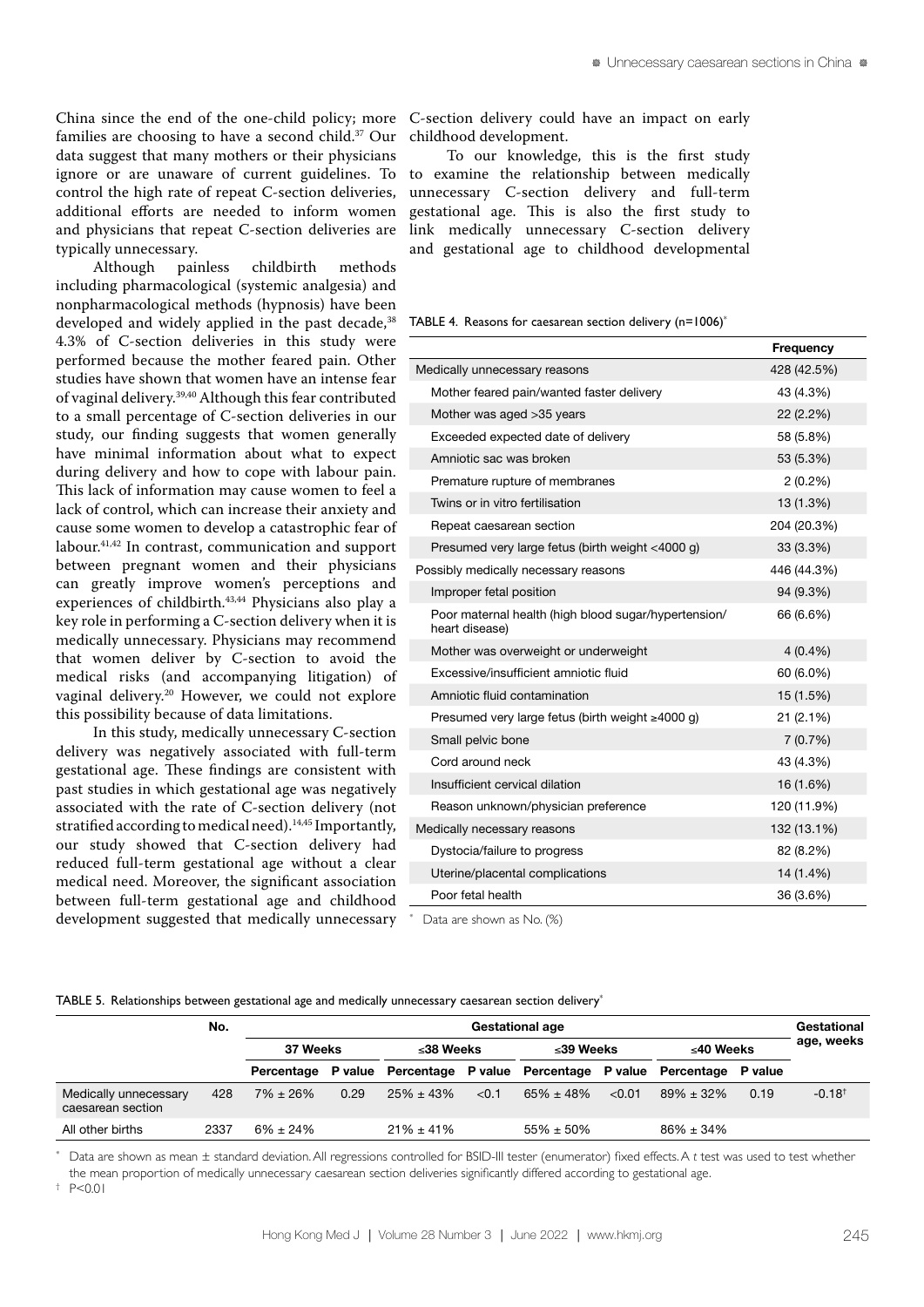|  |  | TABLE 6. Relationships between gestational age and medically unnecessary caesarean section delivery <sup>++</sup> |  |  |
|--|--|-------------------------------------------------------------------------------------------------------------------|--|--|
|--|--|-------------------------------------------------------------------------------------------------------------------|--|--|

|                                                               |                                 | <b>Gestational age</b>                      |                                                            |                                         |                                                            |
|---------------------------------------------------------------|---------------------------------|---------------------------------------------|------------------------------------------------------------|-----------------------------------------|------------------------------------------------------------|
|                                                               | 37 Weeks                        | ≤38 Weeks                                   | ≤39 Weeks                                                  | ≤40 Weeks                               |                                                            |
| Medically unnecessary caesarean<br>section delivery (Ref: No) | $0.01$ (-0.02 to 0.04)          | $0.04$ (-0.01 to 0.09)                      | $0.11^{+}$ (0.05-0.16)                                     | $0.02$ (-0.01 to 0.05)                  | $-0.16$ <sup><math>\pm</math></sup> ( $-0.29$ to $-0.02$ ) |
| Sex (Ref: Male)                                               | $0$ (-0.02 to 0.03)             | $-0.02$ ( $-0.04$ to 0.01)                  | $-0.06$ <sup><math>\pm</math></sup> ( $-0.10$ to $-0.02$ ) | $-0.02$ <sup>§</sup> ( $-0.05$ to 0.00) | $0.10^{+}$ (0.01-0.19)                                     |
| Has siblings (Ref: No)                                        | $0.02$ <sup>§</sup> (0.01-0.04) | $0.03$ $(0.00 - 0.06)$                      | $0.07$ <sup>#</sup> (0.04-0.11)                            | $0.04$ <sup>#</sup> (0.01-0.07)         | $-0.16^{\ddagger}$ (-0.24 to -0.08)                        |
| Mother is primary caregiver (Ref:<br>No)                      | $-0.01$ ( $-0.03$ to 0.01)      | $-0.03$ ( $-0.07$ to 0.01)                  | $-0.06$ <sup>§</sup> ( $-0.11$ to $-0.01$ )                | $-0.05^{\ddagger}$ (-0.08 to -0.02)     | $0.17$ <sup>#</sup> (0.06-0.27)                            |
| Maternal age (Ref: ≤25 years)                                 | 0 $(-0.02 \text{ to } 0.02)$    | $-0.04$ <sup>§</sup> ( $-0.08$ to $-0.00$ ) | $-0.02$ ( $-0.06$ to 0.02)                                 | $-0.02$ ( $-0.05$ to 0.01)              | $0.08$ <sup>§</sup> (-0.01 to 0.18)                        |
| Maternal education level (Ref:<br>$<$ 12 years)               | $-0.01$ ( $-0.03$ to $0.01$ )   | $-0.01$ ( $-0.05$ to 0.03)                  | $0$ (-0.05 to 0.05)                                        | $-0.01$ ( $-0.06$ to 0.03)              | $0.04$ (-0.08 to 0.15)                                     |
| Paternal education level (Ref:<br><12 years)                  | $0.01$ (-0.01 to 0.04)          | $0.02$ (-0.02 to 0.06)                      | $0.02$ (-0.03 to 0.07)                                     | $0.02$ (-0.02 to 0.05)                  | $-0.09$ ( $-0.20$ to $0.02$ )                              |
| Family asset index                                            | $0$ (-0.01 to 0.01)             | $0.01$ (-0.01 to 0.03)                      | $0$ (-0.02 to 0.02)                                        | $0$ (-0.01 to 0.02)                     | $-0.02$ ( $-0.07$ to 0.03)                                 |
| Constant                                                      | $0.06$ (-0.10 to 0.22)          | 0.07 (-0.08 to 0.23)                        | $0.22^{\ddagger}$ (0.06-0.38)                              | $0.77$ <sup>#</sup> (0.58-0.97)         | 39.93 (39.37-40.49)                                        |
| Observations                                                  | 2765                            | 2765                                        | 2765                                                       | 2765                                    | 2765                                                       |
| Adjusted R-squared                                            | 0.01                            | $-0.00$                                     | 0.03                                                       | 0.01                                    | 0.01                                                       |

\* Data are shown as ordinary least squares coefficient (95% confidence interval), based on village-level analysis

 $^+$  All regressions controlled for BSID-III tester (enumerator) fixed effects, children and household characteristics, including caesarean section delivery (1, yes; 0, no), sex (1, female; 0, male), has siblings (1, yes; 0, no), mother is primary caregiver (1, yes; 0, no), maternal age (1, >25 years; 0, ≤25 years), maternal education level (1, ≥12 years; 0, <12 years), and paternal education level (1, ≥12 years; 0, <12 years). Asset index was determined using polychoric principal components based on the following variables: tap water, flushing toilet, water heater, refrigerator, washing machine, computer, internet, and transportation (motorcycle, car, or truck)

 $P < 0.01$ 

§ P<0.05

outcomes. Our findings highlight the importance of avoiding C-section delivery for non-medical reasons, especially before 39 weeks of gestation.

Physicians should carefully consider the implications of our findings before they recommend or agree to perform C-section delivery. Moreover, physicians should understand the consequences of performing C-section deliveries at lower full-term gestational ages; our study and previous literature<sup>7,8</sup> suggest that these consequences include worse developmental outcomes. In particular, physicians should consider whether a woman has reached 39 weeks of gestation because the ACOG strongly discourages medically unnecessary C-section delivery before 39 weeks.<sup>13</sup> Considering that repeat C-section is the most common reason for medically unnecessary C-section delivery, physicians and pregnant women should be informed that vaginal delivery after a previous C-section is a safe and feasible option for women without other medical reasons to deliver by C-section. Finally, given that some women request C-section delivery because they fear pain, we recommend that physicians and hospitals establish consultation and support systems to help pregnant women understand what to expect during delivery and to provide guidance concerning labour pain relief. Increased communication and support from physicians and nurses has been

shown to reduce the fear of childbirth that leads some women to request C-section delivery $4$ <sup>1</sup>; such approaches may also be effective in China.

There were four main limitations in this study. First, because the recorded reasons for C-section delivery were based on caregiver recall, we could not rule out the potential for recall bias. Second, although we included adjustment for potential confounding factors, many other potential confounding factors might have influenced the findings. Third, our survey sample comprised villages in one low-income region of rural China. Although we attempted to sample villages that differed in terms of household income, population size, distance from the county seat, and geographic location, our sample might not be representative of all households in rural China. Finally, our study sought to improve the understanding of medically unnecessary C-section delivery and its associations with gestational age and childhood developmental outcomes—we could not regard these as causal associations because of the cross-sectional nature of our dataset. Therefore, in the absence of further analysis, we could not determine whether medically unnecessary C-section delivery was associated with suboptimal childhood developmental outcomes, and we could not characterise the mechanisms that underlay associations identified in our study. Future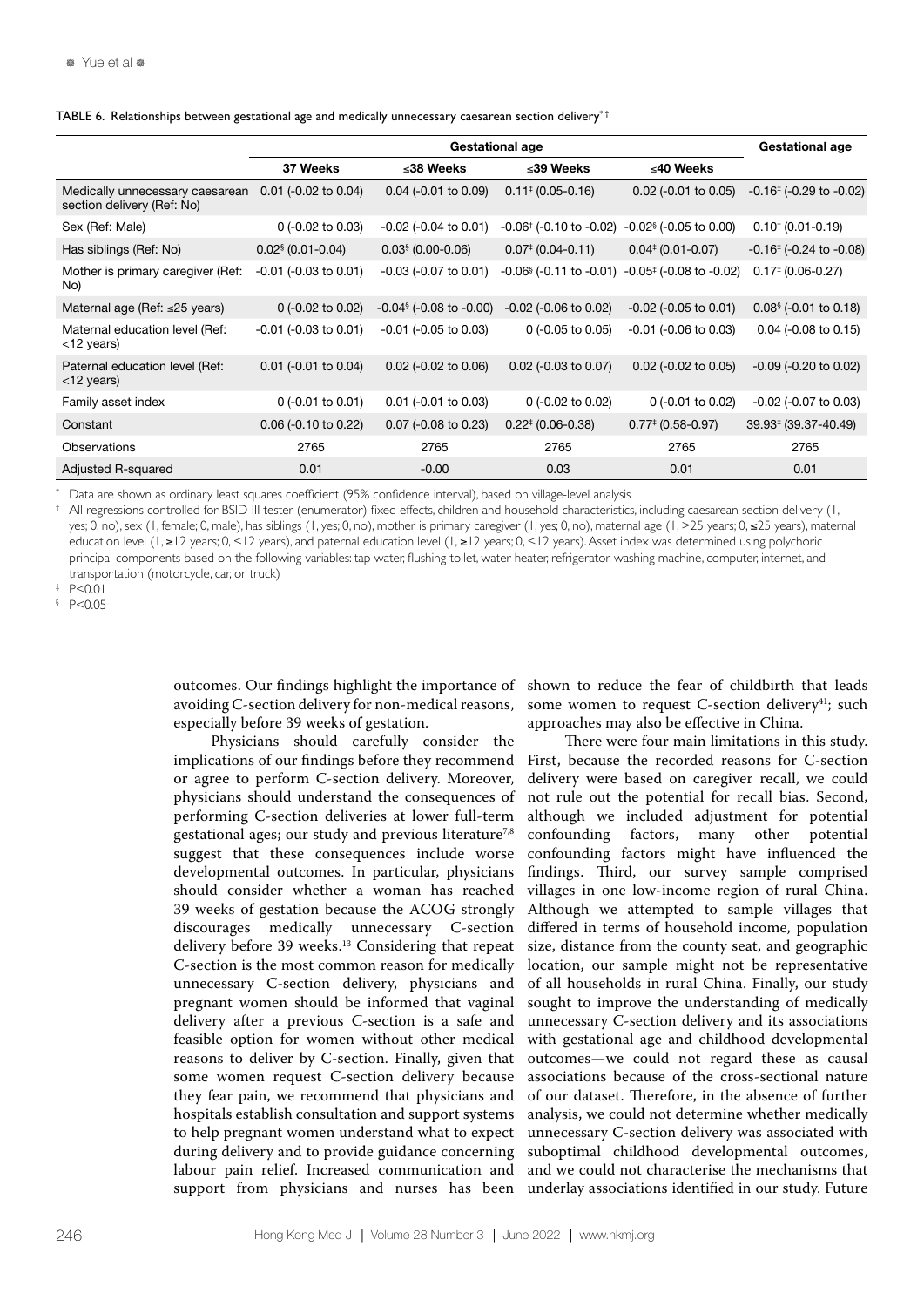research is needed to clarify the pathophysiological mechanisms by which medically unnecessary C-section delivery among children born at full term is negatively associated with early childhood developmental outcomes.

# **Conclusion**

Among children born at full term, levels of cognitive, language, and motor development increased with increasing gestational age. However, C-section delivery was negatively associated with gestational age. A considerable proportion of deliveries in rural China involved medically unnecessary C-section. Therefore, the rate of medically unnecessary 6 C-section delivery, especially when this delivery method is chosen based on a desire for repeat C-section, should be reduced. Physicians should carefully consider the potential consequences when they recommend or agree to perform Csection delivery; they should also provide detailed information that helps pregnant women to gain greater knowledge about childbirth.

#### **Author contributions**

Concept or design: S Li, A Yue.

Acquisition of data: A Yue.

Analysis or interpretation of data: S Li, A Yue.

Shi.

Critical revision of the manuscript for important intellectual content: A Yue.

All authors had full access to the data, contributed to the study, approved the final version for publication, and take responsibility for its accuracy and integrity.

# **Conflicts of interest**

As an International Editorial Advisory Board member of the journal, Y Shi was not involved in the peer review process. Other authors have disclosed no conflicts of interest.

#### **Acknowledgement**

The authors thank Dr Y Gao for contributing to the interpretation of data with this study.

#### **Funding/support**

This study was supported by a grant from the National Natural Science Foundation of China (Ref 71703083). The funder had no role in study design, data collection/analysis/interpretation or manuscript preparation.

#### **Ethics approval**

This study was approved by the Stanford University Institutional Review Board (Ref 35921). Informed consent was obtained from all participants involved in the study.

#### **References**

1. Groeschel S, Tournier JD, Northam GB, et al. Identification

and interpretation of microstructural abnormalities in motor pathways in adolescents born preterm. NeuroImage 2014;87:209-19.

- 2. Peterson BS, Vohr B, Staib LH, et al. Regional brain volume abnormalities and long-term cognitive outcome in preterm infants. JAMA 2000;284:1939-47.
- 3. Yang S, Bergvall N, Cnattingius S, Kramer MS. Gestational age differences in health and development among young Swedish men born at term. Int J Epidemiol 2010;39:1240-9.
- 4. Davis EP, Buss C, Muftuler LT, et al. Children's brain development benefits from longer gestation. Front Psychol 2011;2:1.
- 5. Zacharia A, Zimine S, Lovblad KO, et al. Early assessment of brain maturation by MR imaging segmentation in and premature infants. AJNR Am J Neuroradiol 2006;27:972-7.
- Kinney HC. The near-term (late preterm) human brain and risk for periventricular leukomalacia: a review. Semin Perinatol 2006;30:81-8.
- 7. Rose O, Blanco E, Martinez SM, et al. Developmental scores at 1 year with increasing gestational age, 37-41 weeks. Pediatrics 2013;131:e1475-81.
- Espel EV, Glynn LM, Sandman CA, Davis EP. Longer gestation among children born full term influences cognitive and motor development. PLoS ONE 2014;9:e113758.
- 9. Yang S, Platt RW, Kramer MS. Variation in child cognitive ability by week of gestation among healthy term births. Am J Epidemiol 2010;171:399-406.
- 10. Noble KG, Fifer WP, Rauh VA, Nomura Y, Andrews HF. Academic achievement varies with gestational age among children born at term. Pediatrics 2012;130:e257-64.
- Drafting of the manuscript: S Li, W Zheng, Q Jiang, Y Li, Y 11. Spong CY. Defining "term" pregnancy: recommendations from the Defining "Term" Pregnancy Workgroup. JAMA 2013;309:2445-6.
	- 12. Reddy UM, Bettegowda VR, Dias T, Yamada-Kushnir T, Ko CW, Willinger M. Term pregnancy: a period of heterogeneous risk for infant mortality. Obstet Gynecol 2011;117:1279-87.
	- 13. American College of Obstetricians and Gynecologists. ACOG Committee Opinion No. 761: cesarean delivery on maternal request. Obstet Gynecol 2019;133:e73-7.
	- 14. Davidoff MJ, Dias T, Damus K, et al. Changes in the gestational age distribution among U.S. singleton births: impact on rates of late preterm birth, 1992 to 2002. Semin Perinatol 2006;30:8-15.
	- 15. Bettegowda VR, Dias T, Davidoff MJ, Damus K, Callaghan WM, Petrini JR. The relationship between cesarean delivery and gestational age among US singleton births. Clin Perinatol 2008;35:309-23, v-vi.
	- 16. Ananth CV, Vintzileos AM. Trends in cesarean delivery at preterm gestation and association with perinatal mortality. Am J Obstet Gynecol 2011;204:505.e1-8.
	- 17. Nassar N, Schiff M, Roberts CL. Trends in the distribution of gestational age and contribution of planned births in New South Wales, Australia. PLoS One 2013;8:e56238.
	- 18. Gibbons L, Belizan JM, Lauer JA, Betran AP, Merialdi M, Althabe FX. The global numbers and costs of additionally needed and unnecessary caesarean sections performed per year: overuse as a barrier to universal coverage. World health report 2010;30:1-31.
	- 19. Weaver JJ, Statham H, Richards M. Are there "unnecessary" cesarean sections? Perceptions of women and obstetricians about cesarean sections for nonclinical indications. Birth 2007;34:32-41.